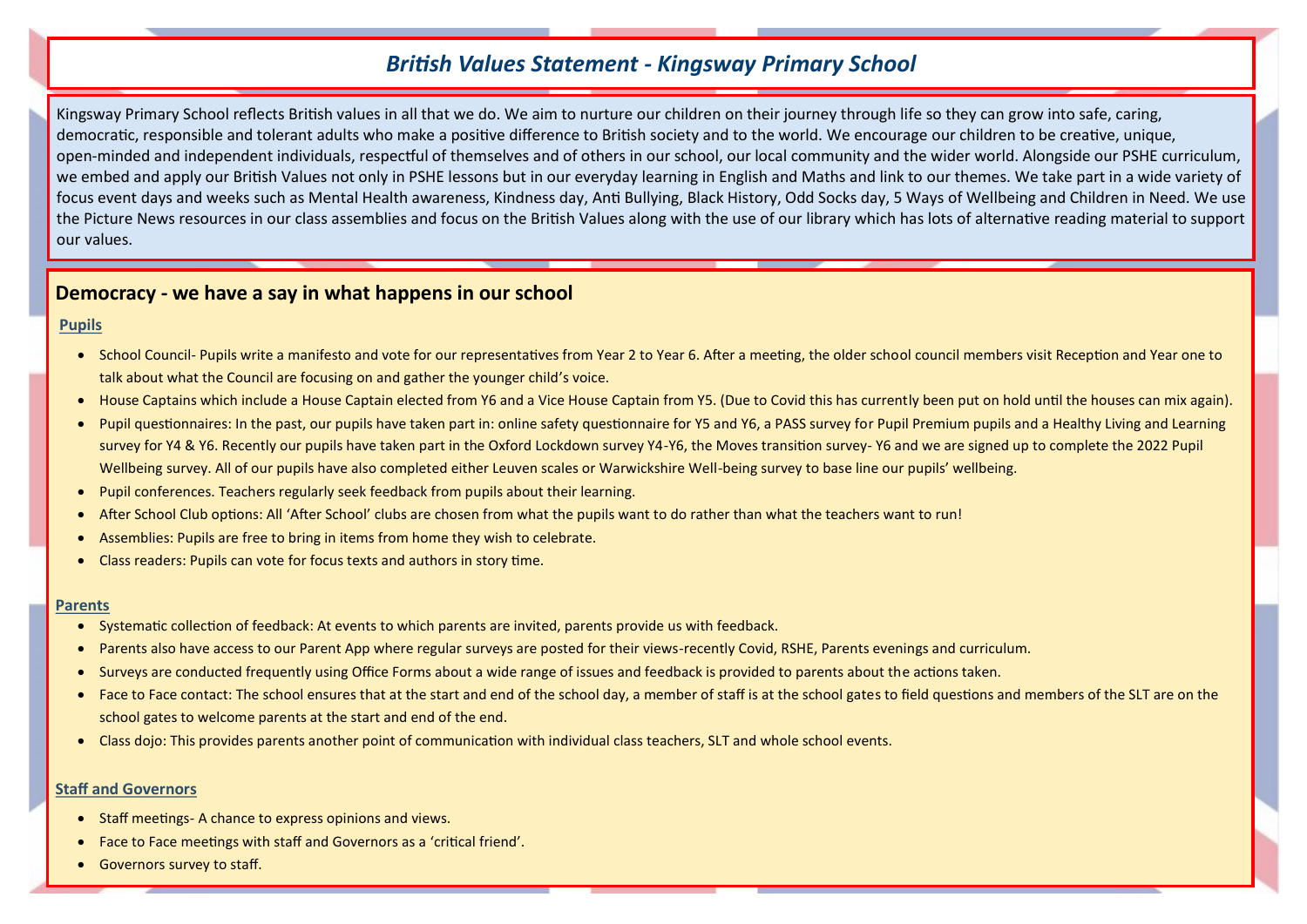## **The Rule of Law - we understand how rules are made and why they are important**

Pupils are taught the value and reasons behind laws; that they govern and protect us; the responsibilities that this involves; and, the consequences when laws are broken. Our school rules are: Ready, Respectful and Safe. 1) Ready: We are ready to learn and persevere with our learning. 2) Respectful: We are kind and respectful to others and the school environment. 3) Safe: We keep ourselves and others safe. Visits from authorities such as the Police, Fire Service and Ambulance help reinforce this message and we have strong links with our PCSO and School beat officers who come in and help deliver parts of our bespoke PSHE curriculum or local news and events. The concept of the Rule of Law is also reinforced through teaching activities in our PSHE curriculum and celebration weeks such as Road Safety. The application of these Laws is also monitored by pupils through Peer Mediators, the School Council and Circle Time.

# **Individual Liberty - we understand how to make choices, feel special and keep safe within school, pupils are actively encouraged to make choices, knowing that they are in a safe and supportive environment.**

Pupils are encouraged to know, understand and exercise their rights and personal freedoms and advise how to exercise these safely, for example through our E-Safety and PSHE lessons. Children make choices with extra-curricular activities and school council. Children make the choice of taking certain responsibilities in school such as register, cloakroom, fruit, milk and letter monitors. Each class has made their own worry or concerns poster, box or puppet that they can talk to or write down their concerns to support the feeling of being safe and valued.

# **Mutual Respect - we understand that our behaviour affects others and each class discusses termly what a successful learner looks like.**

Throughout these discussions' pupils agree to respect each other's learning needs. These ideas are reiterated through the school with golden rules displayed in every classroom, as well as through our restorative conversations in our behaviour policy. We also take part in celebration events throughout the year such as 'Odd Sock day' which focuses on celebrating difference. During Collective Worship, which are broadly Christian in value, we systematically draw from relationships, personal and social elements of development and discuss virtues and attitudes to healthy living and learning. Local, national and global themes are addressed as well as immediate issues as and when they arise. In this way pupils consider many, often challenging concepts and experiences.